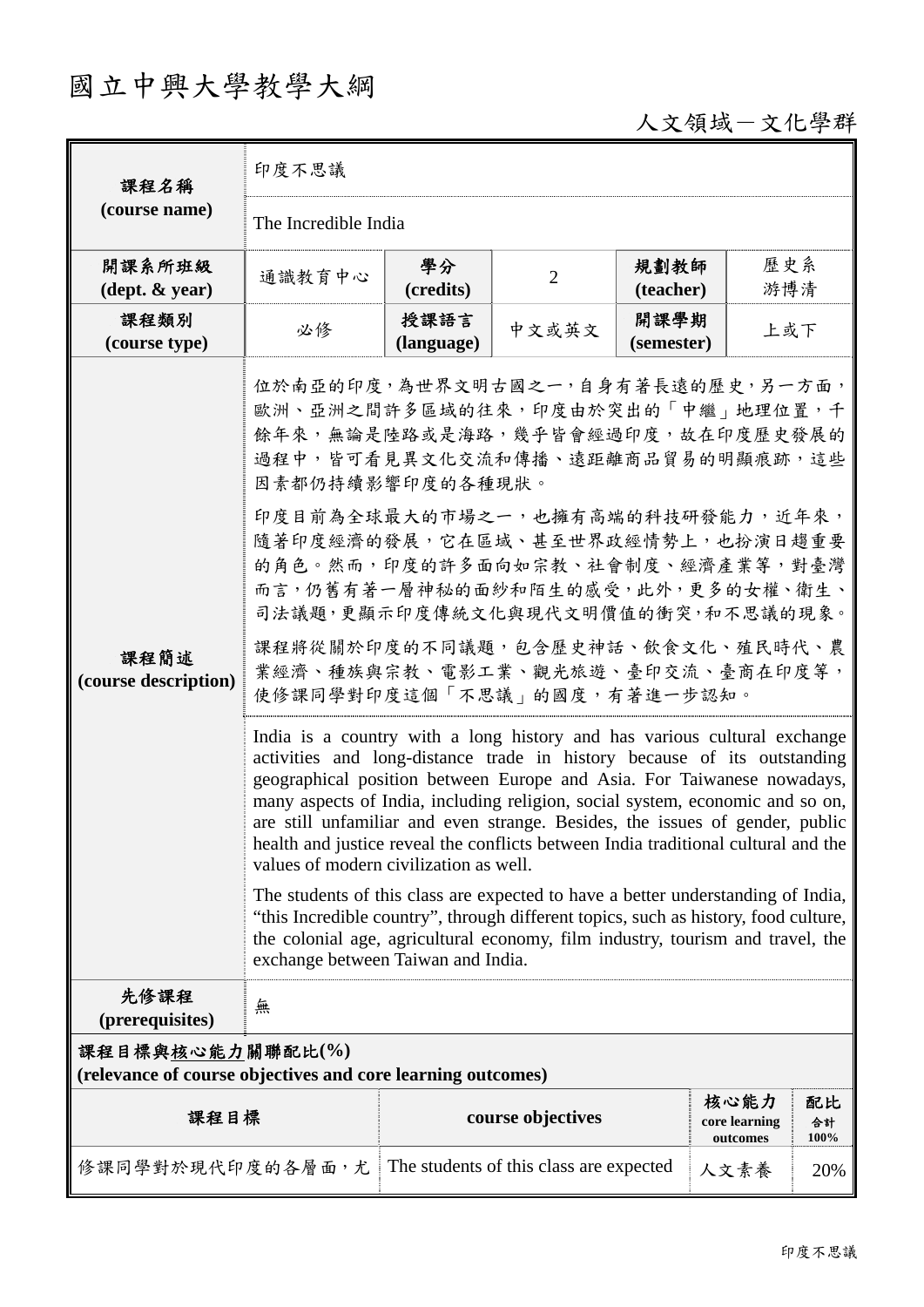| 其是社會、經濟面,有進一步的了<br>解,也培養對印度和南亞區域的國際<br>觀。 | to get a better understanding of<br>Modern India, especially its social and<br>economic issues. In additional, one of<br>the course objectives is to help<br>students build up an international<br>perspective focused on India and South<br>Asia. | 科學素養 | 0%  |
|-------------------------------------------|----------------------------------------------------------------------------------------------------------------------------------------------------------------------------------------------------------------------------------------------------|------|-----|
|                                           |                                                                                                                                                                                                                                                    | 溝通能力 | 15% |
|                                           |                                                                                                                                                                                                                                                    | 創新能力 | 0%  |
|                                           |                                                                                                                                                                                                                                                    | 國際視野 | 35% |
|                                           |                                                                                                                                                                                                                                                    | 社會關懷 | 30% |

## 課程目標之教學方法與評量方法

**(teaching and assessment methods for course objectives)** 

| 教學方法 (teaching methods)                                                                                                                                                                                                                                                                                                                | 學習評量方式 (evaluation)                                                                                                                      |  |  |  |
|----------------------------------------------------------------------------------------------------------------------------------------------------------------------------------------------------------------------------------------------------------------------------------------------------------------------------------------|------------------------------------------------------------------------------------------------------------------------------------------|--|--|--|
| 課程教材主要以教師的 Power point 及閲讀材料<br>為主,也透過圖像或短片,加深修課同學印象。<br>課前要求同學預讀教師所選材料。                                                                                                                                                                                                                                                               | 1. 學期報告: 20%<br><b>修課同學將進行分組,各組選定一個主題</b><br>(如:規劃七日旅遊的行程、投資創業、社<br>會議題等),期末時輪流上台報告。<br>2. 期末心得:50%<br>由指定的閲讀材料中,擇一撰寫。<br>3. 出席與課堂表現:30% |  |  |  |
| 授課內容(單元名稱與內容、習作 / 考試進度、備註)<br>(course content and homework / tests schedule)                                                                                                                                                                                                                                                           |                                                                                                                                          |  |  |  |
| 第01週 上課方式簡介<br>第02週 印度地理環境與區域差異<br>第03週 印度宗教與歷史神話<br>第04週 咖哩、香料、捲餅:印度飲食文化<br>第05週棉花、洋蔥、茶葉:印度農業經濟與科技<br>第06週「兵家必爭之地」:印度的殖民時代<br>第07週 印度觀光旅遊產業<br>第08週 印度電影工業<br>第09週 印度電影賞析<br>第10週種性、性別、貧富:印度的社會議題<br>第11週 教育、衛生:印度的社會議題<br>第12週 印度政治經濟現況<br>第13週 臺灣與印度的經貿、文化現狀<br>第14週 臺商在印度的故事<br>第15週 分組報告<br>第16週 分組報告<br>第17週 分組報告<br>第18週 期末心得繳交 |                                                                                                                                          |  |  |  |
| 教科書與參考書目(書名、作者、書局、代理商、說明)                                                                                                                                                                                                                                                                                                              |                                                                                                                                          |  |  |  |

**(textbook & other references)**